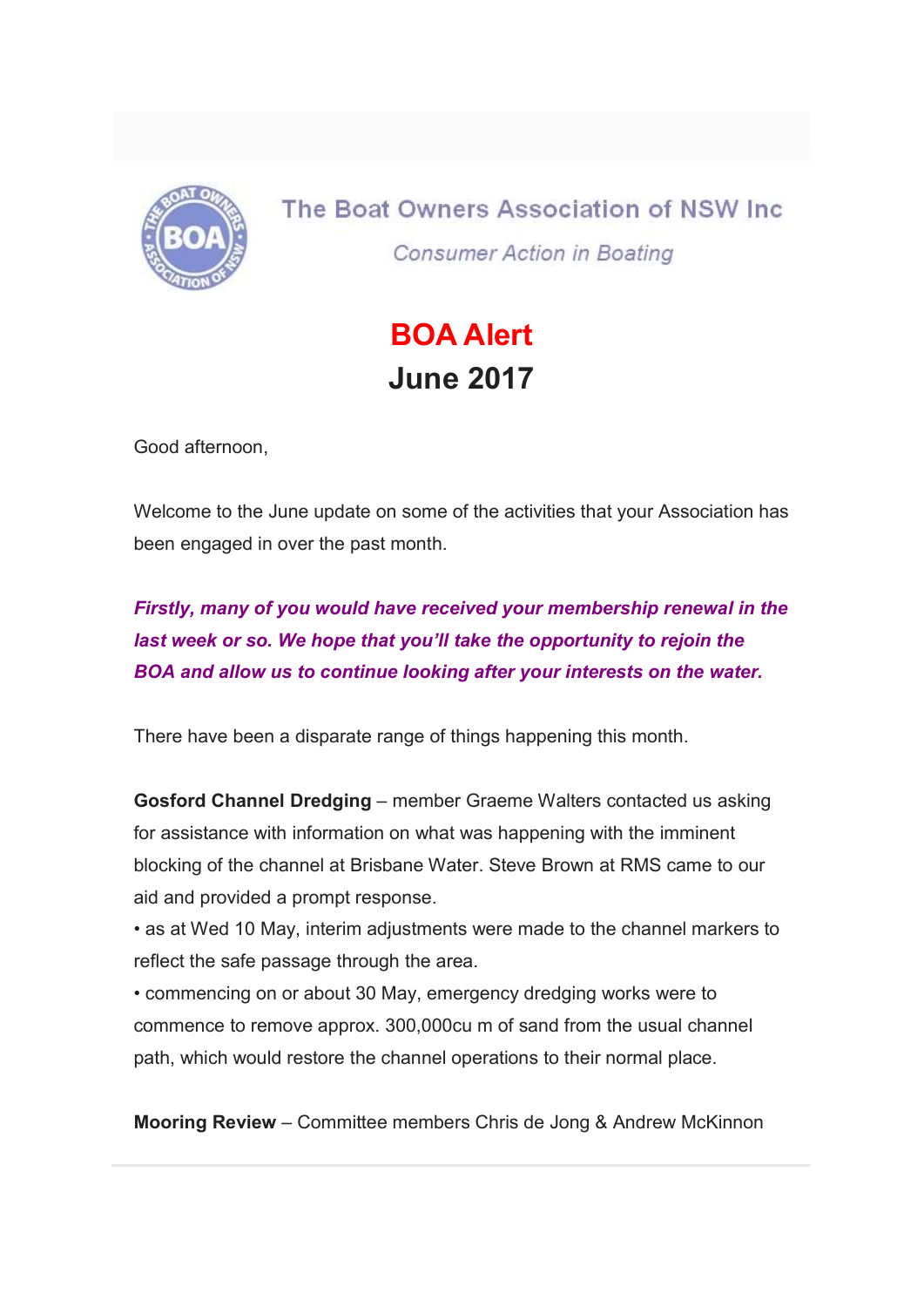met with Transport for NSW to discuss a range of issues around a planned review of a number of matters around mooring management. Whilst the discussions are still in their early stages, it is fair to say that TfNSW are considering how they can make better use of the expertise offered by mooring contractors to enhance the security of vessels, especially in high-risk areas, amongst other things. We'll keep you posted.

RMS Safety Seminars – Secretary Bruce Dennis represented the Association at a series of seminars run by the RMS connected with boating safety. The seminars dealt with individual topics including Cold Water, Judgement, Life Jackets and Speed.

It was a chance for a number of interested parties to have input to how RMS could build information strategies around these topics so as to have greater impact with the boating and water using communities. Two themes that came out strongly were the need for better training of boat skippers and an emphasis on the importance of maintenance.

The discussions are ongoing, so we'll update you as they progress.

Abbotsford Wharf Upgrade Concept Plan – has been released for comment. To view the document and for details on how to submit comments please click here

Priority Boating Safety Messages – we have been asked to have input to the design of priority boating safety messages. Although the Association has responded corporately, individual members may also wish to have their say. To complete the survey please click here

Marine 17 International Conference is being held from 30 July – 1 August at the International Convention Centre, Darling Harbour. If you are interested in the conference please click here for more information.

Boat Ramp Maintenance – the BOA has been invited to a discussion with